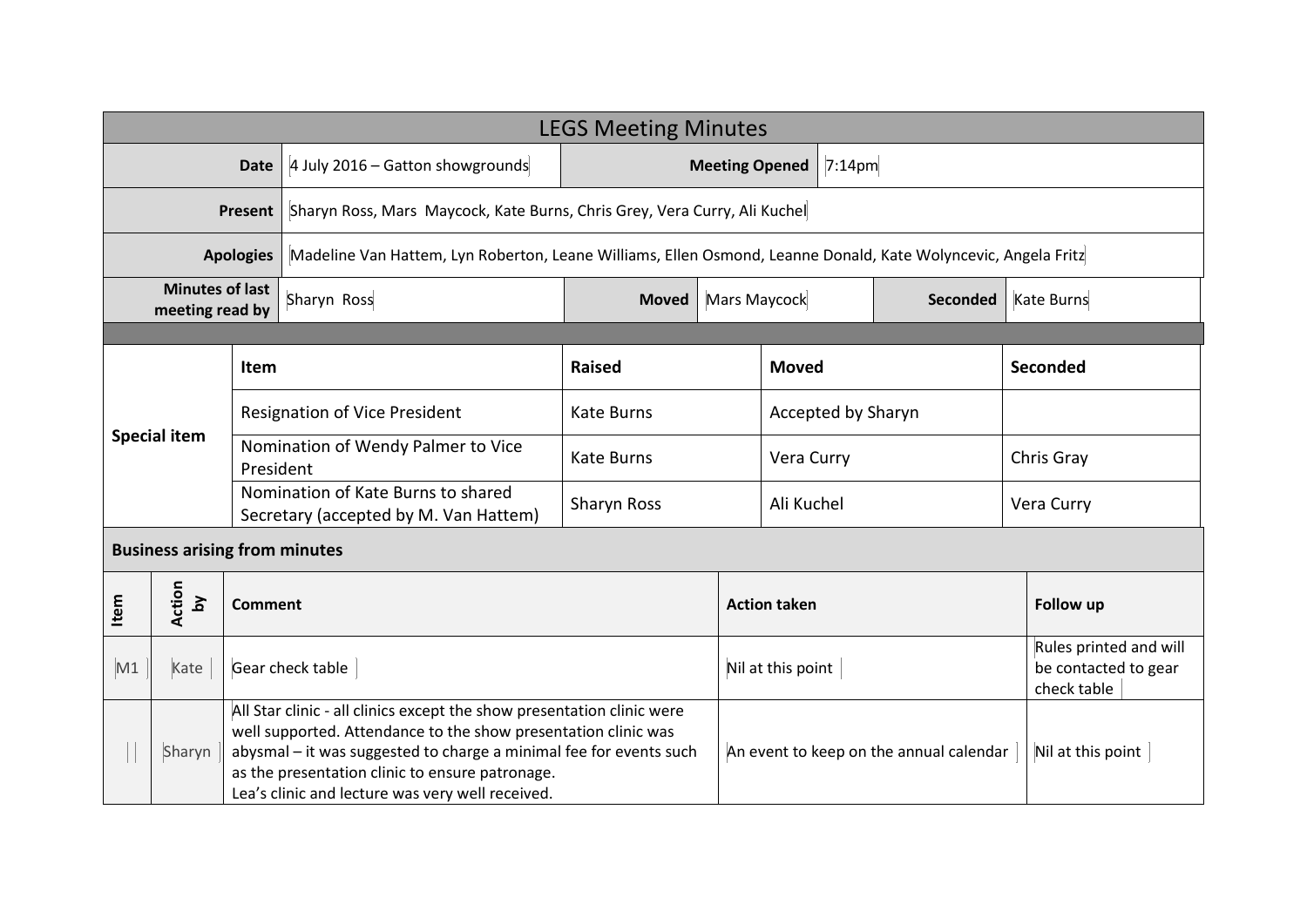|              |                          | Request to offer individual lessons in the show jumping - will be<br>considered dependent on numbers, it was noted that Clem Smith<br>charges by the day and with differing levels of ability and height, it<br>may be difficult to cater for individual lessons    |                                                                                                                           |                                                                                             |  |  |  |  |
|--------------|--------------------------|---------------------------------------------------------------------------------------------------------------------------------------------------------------------------------------------------------------------------------------------------------------------|---------------------------------------------------------------------------------------------------------------------------|---------------------------------------------------------------------------------------------|--|--|--|--|
|              |                          | Great feedback for the protocol clinic with Karen Crommelin                                                                                                                                                                                                         |                                                                                                                           |                                                                                             |  |  |  |  |
|              | Sharyn                   | Official event - entries were slow to come in, approx. 200 tests<br>booked and approx. 20% scratchings.<br>Struggled to fill helper roles with the number of scratchings. Thanks<br>to those members that came to help on the day who were not<br>riding especially |                                                                                                                           | Start looking at the<br>plan for 2017 official<br>event - the format.<br>issues to address  |  |  |  |  |
|              | Sharyn                   | AMF - entries are disappointing at around 64 riders - 128 tests<br>Committee would appreciate feedback from members as to<br>whether there was a roadblock to entering or a reason why they<br>did not nominate                                                     | Event has been closed and draw provided<br>to members<br>Saturday arena familiarisation all day and<br>arena to be put up |                                                                                             |  |  |  |  |
|              | Vera                     | Biosecurity Act 2014 - discussion around the requirements of the<br>movement to and from a LEG event.<br>LEG will provide LIEC with event dates/information. LEG will collect<br>information via nominate and store electronically to be shared when<br>required    |                                                                                                                           | Ali to add information<br>to the newsletter<br>Kate to add<br>information to the<br>website |  |  |  |  |
|              | Sharyn                   | LEG will be sponsoring the AAOR for reserve champion                                                                                                                                                                                                                |                                                                                                                           | Mars to provide a<br>cheque to AAORC                                                        |  |  |  |  |
|              | <b>Correspondence In</b> |                                                                                                                                                                                                                                                                     |                                                                                                                           |                                                                                             |  |  |  |  |
| 1            |                          | Invoice Registration for the Green trailer \$102.60                                                                                                                                                                                                                 |                                                                                                                           |                                                                                             |  |  |  |  |
| $\mathbf{2}$ |                          | Invoice Edwards saddleworld - saddle cloths for AMF - \$300                                                                                                                                                                                                         |                                                                                                                           |                                                                                             |  |  |  |  |
| 3            |                          | Email from Mark Saggers - regarding events to be held at the LIEC in the 2016 calendar year with reference to the Biosecurity Act                                                                                                                                   |                                                                                                                           |                                                                                             |  |  |  |  |
| 4            |                          | Vicki Gowen - DQ - request for PIC code of Gatton showgrounds                                                                                                                                                                                                       |                                                                                                                           |                                                                                             |  |  |  |  |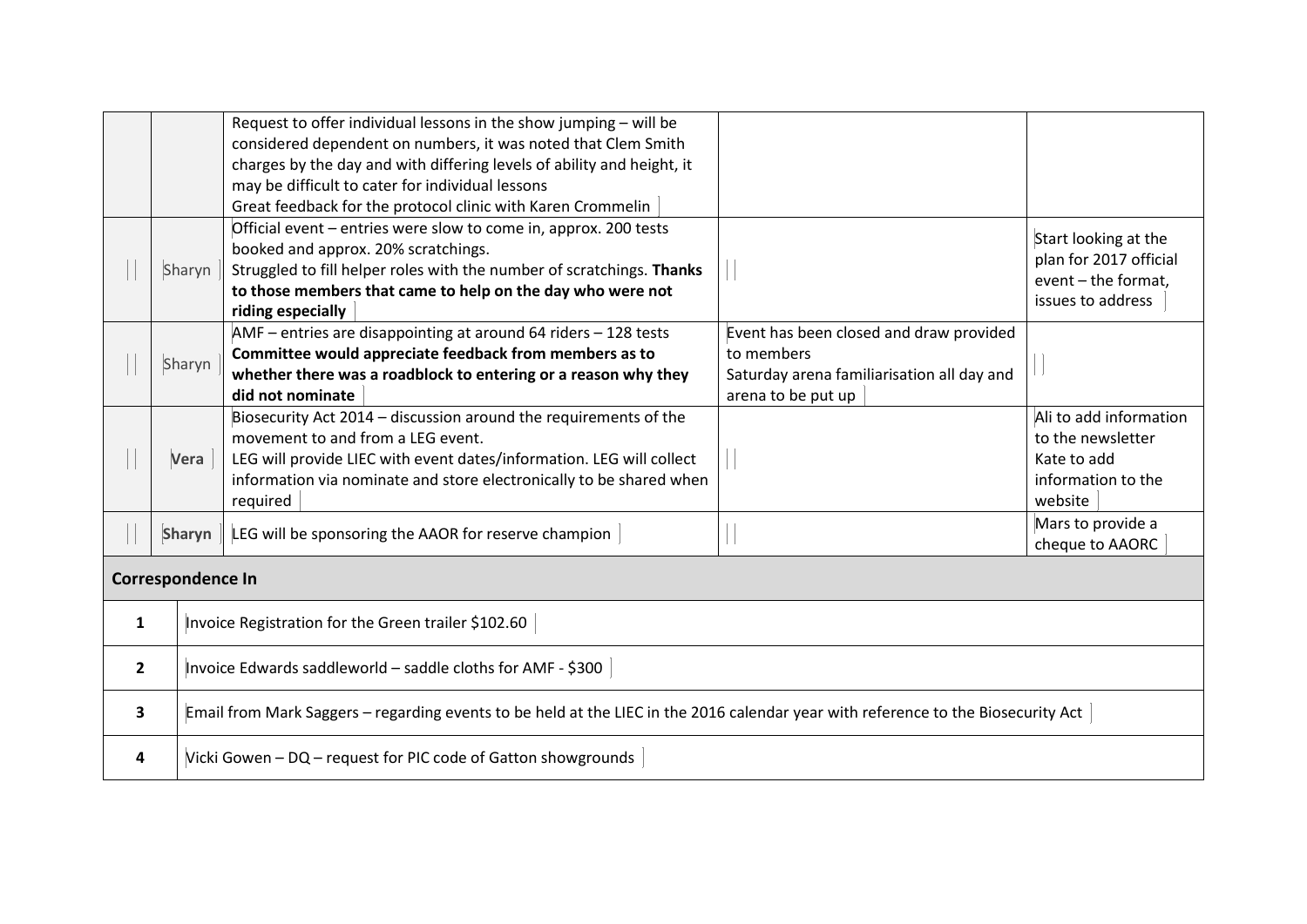| <b>Correspondence Out</b>   |                          |             |                                                                                                                                                                                                                                                                                                                                                                                                              |             |                                                                                                                                                  |                                                                                                              |                                                                                                                      |                                                |                     |  |
|-----------------------------|--------------------------|-------------|--------------------------------------------------------------------------------------------------------------------------------------------------------------------------------------------------------------------------------------------------------------------------------------------------------------------------------------------------------------------------------------------------------------|-------------|--------------------------------------------------------------------------------------------------------------------------------------------------|--------------------------------------------------------------------------------------------------------------|----------------------------------------------------------------------------------------------------------------------|------------------------------------------------|---------------------|--|
| $\mathbf{1}$                | nil                      |             |                                                                                                                                                                                                                                                                                                                                                                                                              |             |                                                                                                                                                  |                                                                                                              |                                                                                                                      |                                                |                     |  |
|                             | <b>Treasurers Report</b> |             |                                                                                                                                                                                                                                                                                                                                                                                                              |             |                                                                                                                                                  |                                                                                                              |                                                                                                                      |                                                |                     |  |
| Cashbook Balance            |                          | \$12,994.93 | <b>Other Balance</b>                                                                                                                                                                                                                                                                                                                                                                                         | \$46,797.51 | Vera Curry<br>Moved by                                                                                                                           |                                                                                                              | Seconded<br>by                                                                                                       | Ali Kuchell                                    |                     |  |
| <b>Cheques Written</b>      |                          |             | \$10,002.30                                                                                                                                                                                                                                                                                                                                                                                                  |             | Incoming                                                                                                                                         |                                                                                                              | \$6426.53                                                                                                            |                                                |                     |  |
|                             | <b>General Business</b>  |             |                                                                                                                                                                                                                                                                                                                                                                                                              |             |                                                                                                                                                  |                                                                                                              |                                                                                                                      |                                                |                     |  |
| <b>Raised by</b>            |                          |             | <b>Comment/Motion</b>                                                                                                                                                                                                                                                                                                                                                                                        |             | <b>Action required</b>                                                                                                                           |                                                                                                              | <b>Action by</b>                                                                                                     |                                                | Item ID<br>(month#) |  |
| <b>Kate Burns</b>           |                          |             | LIEC wishlist - Sharyn and Kate attended the LIEC AGM<br>on Wednesday. LIEC are about to invest substantial<br>amounts into improvements to the LIEC and surrounds.<br>Some items being investigated include: new<br>Dongas/office, removal of yellow tarps & façade<br>treatment, skylights in indoor, upgrade to internal road<br>network, new PA system, updated washbay, repairs to<br>bessa stables etc |             |                                                                                                                                                  | Kate and Sharyn to attend next LIEC<br>meeting and provided feedback to<br>LEG - next LIEC meeting 10 August |                                                                                                                      | Kate - donga<br>design & entrance<br>statement |                     |  |
| Margaret Drew - by<br>email |                          |             | Request for survey of members for REC<br>The club was not initially surveyed seeking interest or<br>support in the initial stages, a detailed business plan<br>has not been provided                                                                                                                                                                                                                         |             |                                                                                                                                                  | No further action required                                                                                   |                                                                                                                      |                                                |                     |  |
| <b>Kate Burns</b>           |                          | be .1 & .2  | Details of coming LEG events<br>August members comp will be outdoor only, Tests will<br>September Members comps tests .1 & .3<br>Championships in October will be .2 and .3<br>Qualifying for championships will be attendance at 3                                                                                                                                                                          |             | August (outdoor only) and<br>September members comps<br>Event to be placed on nominate as<br>soon as possible to allow ample time<br>to nominate |                                                                                                              | Exec committee to<br>collate the<br>programs and<br>submit to nominate<br>Details of qualifying<br>for championships |                                                | Jy3                 |  |